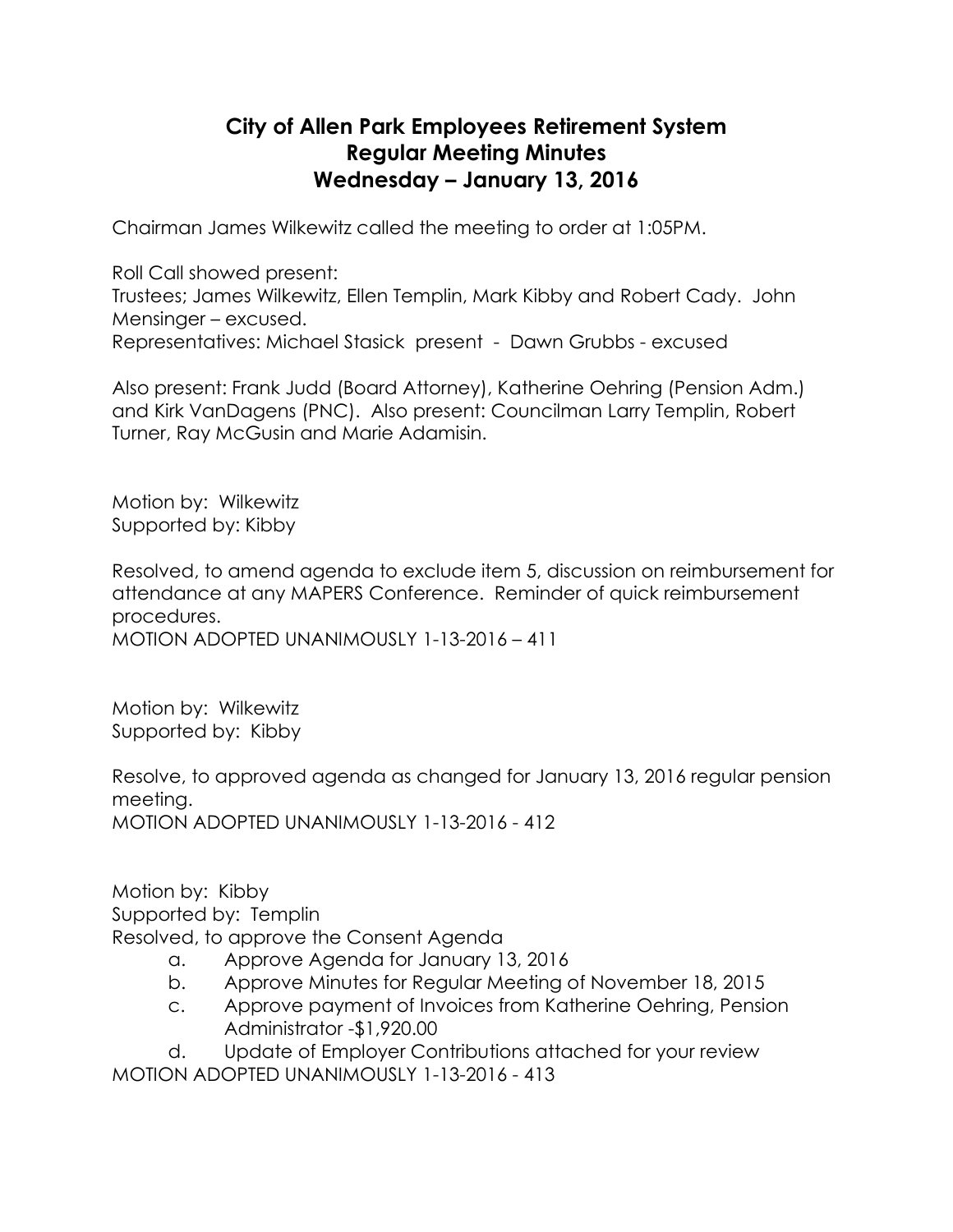Motion by: Templin Supported by: Kibby

Resolved to accept PNC Institutional Investment Report – Kirk VanDagens. Mr. VanDagens spoke of the recent loss in the market during the first week of January. This is related to the slowdown of China's markets and the drop in oil prices. As of the meeting date the value of the portfolio is just less than \$80,000,000.

MOTION ADOPTED UNANIMOUSLY 1-13-2016 - 414

Continued discussion on Retiree Healthcare Fund – Fund Investments

- a. Fund Investments
- b. Status of Council Approval for a Healthcare Fund Board

Robert Cady reported that the Council has approved an entity to hold the Healthcare Fund investments. A meeting is scheduled for just after the March 9, 2016 Pension meeting. The Pension board along with Robert Cady will make the investment decisions for the funds currently in a money market account.

REMOVED FROM AGENDA Motion by: Supported by:

Discussion on reimbursement for attendance at any MAPERS conference. Reminder of quick reimbursement procedures

Discussion only

Continue Discussion on Fiduciary Insurance for members of the Pension Board. Legal Council was looking into this for quotes. Also, Mr. Cady offered to go back to MML for information.

Discussion only

Mr. Cady reported that the MML does not write this type of insurance so we would need to find another carrier. Legal Council has an insurance contact, Sally Corbin that has supplied an application for quotes from Chubb Insurance Company. Mr. Judd and Ms. Oehring will complete the application and Mr. Judd will send it on for a quote. Sally Corbin will be invited to speak to the board at the March 2016 meeting.